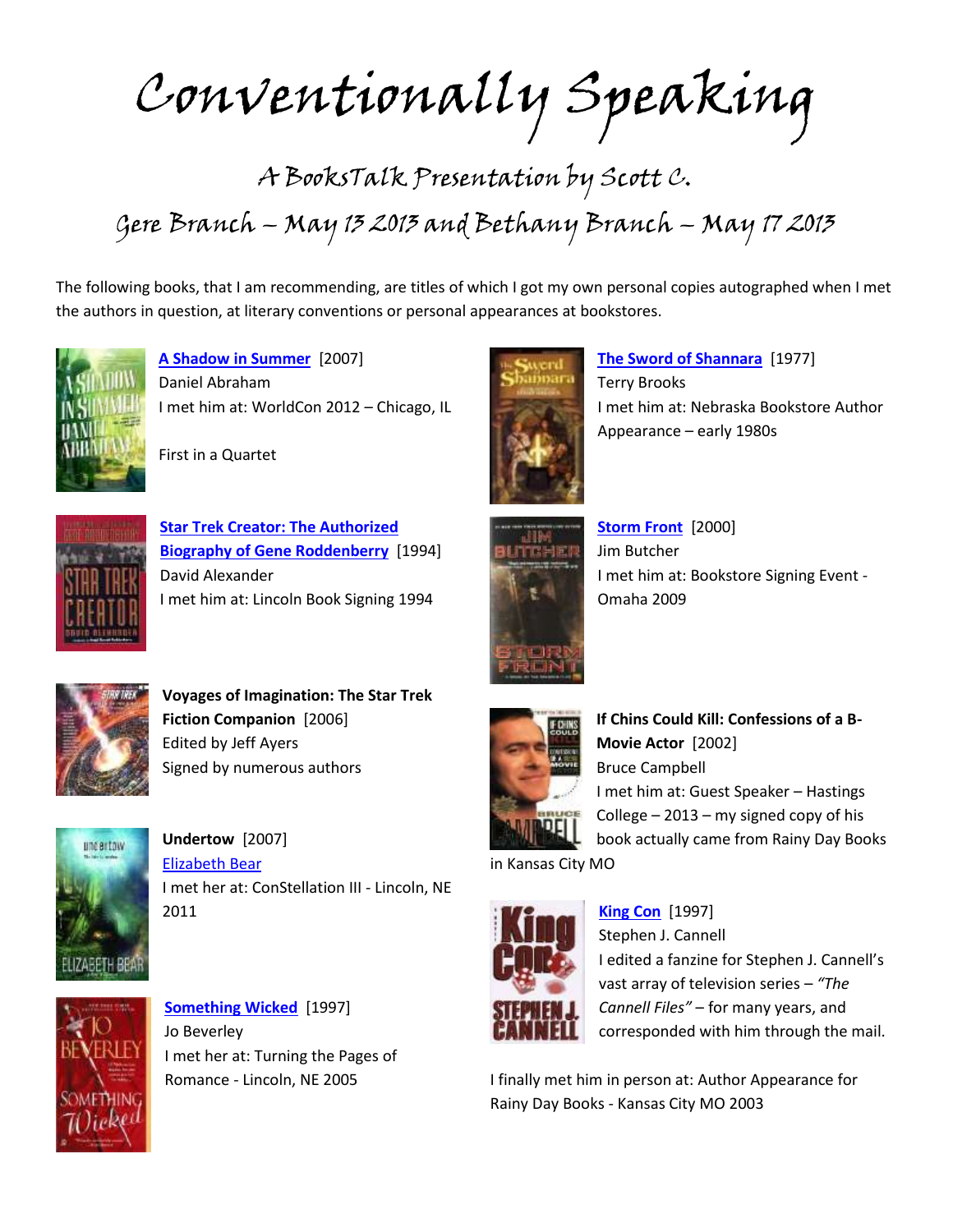

**[Downbelow Station](https://lcl.ent.sirsi.net/client/en_US/default/search/results?qu=downbelow+station+cherryh&te=)** [1981] C.J. Cherryh I met her at: Omaha NE science fiction convention - early 1980s



**[The Science of Science Fiction Writing](https://lcl.ent.sirsi.net/client/en_US/default/search/results?qu=science+fiction+writing+gunn&te=)** [2000] James Gunn I met him at: John W. Campbell Conference – Lawrence KS 2011



**<a href='https://lcl.ent.sirsi.net/client/en\_US/default/search/results?qu=paul+fell's+huskernutz&te='>Paul Fell's Huskernutz** [2009] Paul Fell I met him at: Author Signing – Lee Booksellers Edgewood 2010



**[Laughed 'Til](https://lcl.ent.sirsi.net/client/en_US/default/search/results?qu=laughed+he+died+hart&te=) He Died** [2010] Carolyn G. Hart I met her at: an Omaha NE mystery convention – early 1990s / this signed book gifted to me by Hart via e-mail



**[Girl Genius: Omnibus Volume One](https://lcl.ent.sirsi.net/client/en_US/default/search/results?qu=girl+genius+omnibus+foglio&te=)** [2012] Phil Foglio and Kaja Foglio I met them at: WorldCon 2012



**[Plainsong](https://lcl.ent.sirsi.net/client/en_US/default/search/results?qu=plainsong+haruf&te=)** [2000] Kent Haruf I met him at: **One Book – One Lincoln** Author Finale, Lincoln NE 2002



**Relics: A Star Trek the Next Generation novelization** [1992] Michael Jan Friedman I met James "Scotty" Doohan at: A Nebraska Bookstore signing event – 1980s, and an Omaha Science Fiction convention – early 1990s – he signed this novel



**[Wings Over Nebraska: Historical Aviation](https://lcl.ent.sirsi.net/client/en_US/default/search/results?qu=wings+over+nebraska+goeres&te=)  [Photographs](https://lcl.ent.sirsi.net/client/en_US/default/search/results?qu=wings+over+nebraska+goeres&te=)** [2010] Vince Goeres I met him at: Author Signing – Lincoln 2011



**[Team of Rivals: The Political Genius of](https://lcl.ent.sirsi.net/client/en_US/default/search/results?qu=team+rivals+lincoln+goodwin&te=)  [Abraham Lincoln](https://lcl.ent.sirsi.net/client/en_US/default/search/results?qu=team+rivals+lincoln+goodwin&te=)** [2005] Doris Kearns Goodwin I met her at: Lied Center author appearance 2009



**[Paul of Dune](https://lcl.ent.sirsi.net/client/en_US/default/search/results?qu=paul+dune+herbert+anderson&te=)** [2008] Brian Herbert and Kevin J. Anderson I met Anderson at: Bookstore Signing Event – Lincoln 2008



**[Murder Past Due](https://lcl.ent.sirsi.net/client/en_US/default/search/results?qu=murder+past+due+james&te=)** [2010] Miranda James I met her online: DearReader Online Book Clubs – free signed copy after conversing with author



**[No Opportunity Wasted: Creating a List](https://lcl.ent.sirsi.net/client/en_US/default/search/results?qu=no+opportunity+wasted+keoghan&te=)  [for Life](https://lcl.ent.sirsi.net/client/en_US/default/search/results?qu=no+opportunity+wasted+keoghan&te=)** [2004] Phil Keoghan I met him and rode bikes with him at: Ride Across America stop in Lincoln 2009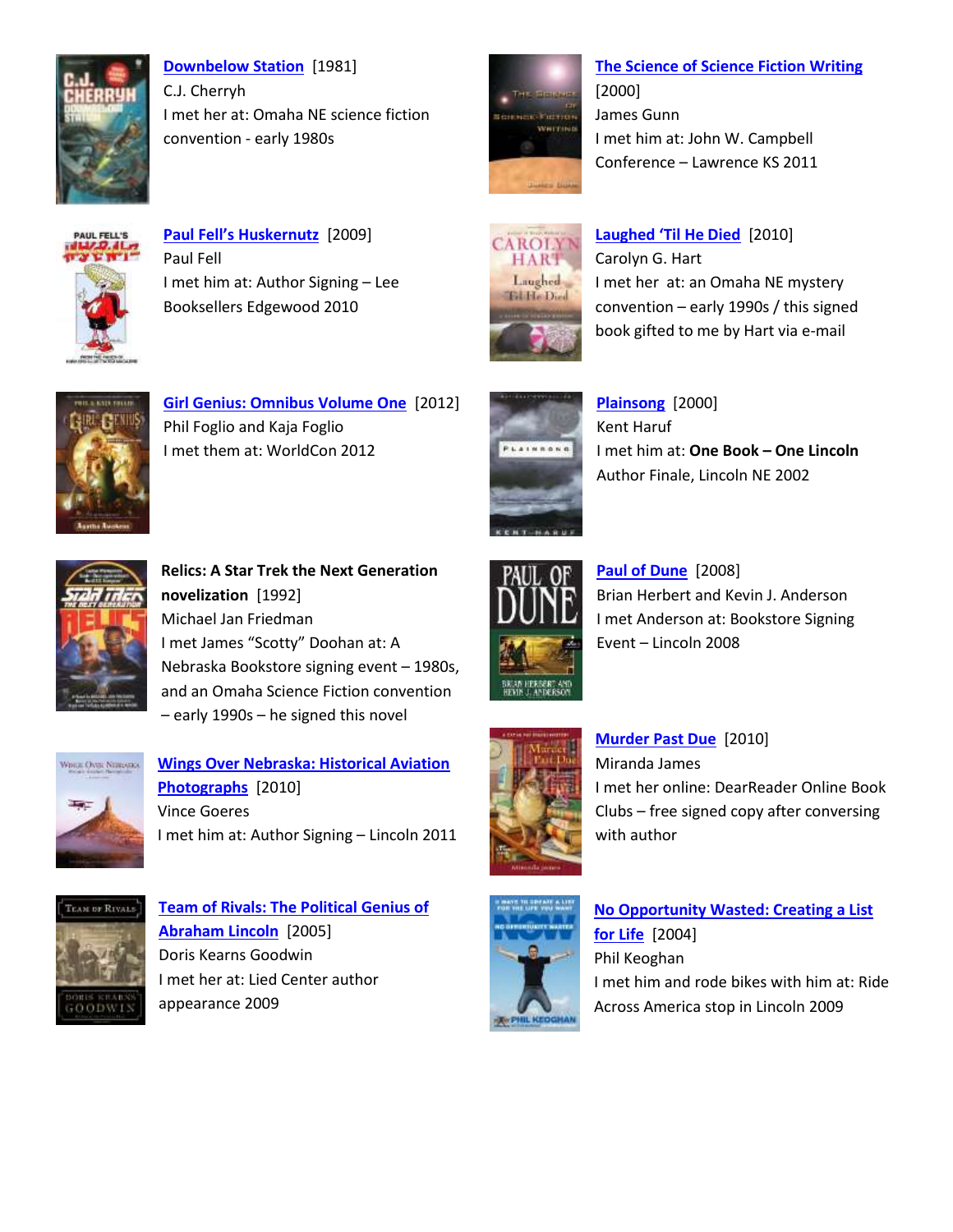

**[After the Fall, Before the Fall, During the](https://lcl.ent.sirsi.net/client/en_US/default/search/results?qu=after+before+during+fall+kress&te=)  [Fall](https://lcl.ent.sirsi.net/client/en_US/default/search/results?qu=after+before+during+fall+kress&te=)** [2012] Nancy Kress I met her at: WorldCon 2012 – Chicago, IL



**[The Speed of Dark](https://lcl.ent.sirsi.net/client/en_US/default/search/results?qu=speed+dark+elizabeth+moon&te=)** [2005] Elizabeth Moon I met her at: WorldCon 2012 – Chicago, IL



**The Deryni Novels** [1970-1981] Kathryn Kurtz I met her at: Andromeda One – Lincoln, NE 1994 [Deryni Rising,](https://lcl.ent.sirsi.net/client/en_US/default/search/results?qu=deryni+rising+kurtz&te=) [Deryni Checkmate,](https://lcl.ent.sirsi.net/client/en_US/default/search/results?qu=deryni+checkmate+kurtz&te=) [High](https://lcl.ent.sirsi.net/client/en_US/default/search/results?qu=high+deryni+kurtz&te=)  **[Deryni](https://lcl.ent.sirsi.net/client/en_US/default/search/results?qu=high+deryni+kurtz&te=)** 



**[Hunter's Run](http://lincoln.pioneer.kohalibrary.com/cgi-bin/koha/opac-search.pl?&q=hunter)** [2008] George R.R. Martin, Gardner Dozois and Daniel Abraham I met all three of them at: WorldCon 2012 – Chicago, IL



**The Dervish House** [2010] Ian MacDonald I met him at: John W. Campbell Conference – Lawrence, KS 2011



**Writing the Romance Novel** [2003] Leigh Michaels I met her at: Turning the Pages of Romance – Lincoln, NE 2004



**The "Precinct" and "Taylor Clan" series romances from Harlequin** [2000-2006] Julie [Miller](https://lcl.ent.sirsi.net/client/en_US/default/search/results?qu=julie+miller&te=) I met her at: Turning the Pages of Romance – Lincoln, NE 2004



**Web of [the Romulans](https://lcl.ent.sirsi.net/client/en_US/default/search/results?qu=web+romulans+murdock&te=)** [1983] M.S. [Melinda] Murdock I met her at: Star Base [Andromeda](http://www.starbaseandromeda.com/) Open House/Author Signing – Bennett Martin Public Library 1985



**<a href='https://lcl.ent.sirsi.net/client/en\_US/default/search/results?qu=mote+god's+eye+niven+pournelle&te='>The Mote in God's Eye** [1981] Larry Niven and Jerry Pournelle I met them both at: Omaha Science Fiction Convention – early 1980s



**[Star Trek Encyclopedia](http://lincoln.pioneer.kohalibrary.com/cgi-bin/koha/opac-search.pl?&q=star+trek+encyclopedia&idx=ti&op=and&q=okuda&idx=au)** [1994] Edited by Michael J. Okuda Multiple signatures by multiple actors/authors



**[The Dragons of Springplace: Stories](https://lcl.ent.sirsi.net/client/en_US/default/search/results?qu=dragons+springPplace+rober+reed&te=)** [1999] Robert Reed I see him regularly at: multiple occasions – I run this Lincoln author's official website



**[Kirinyaga](https://lcl.ent.sirsi.net/client/en_US/default/search/results?qu=kirinyaga+resnick&te=)** [1999] Mike Resnick I met him at: WorldCon 2012 – Chicago, IL



**[Win Some, Lose Some: The Hugo Winning](https://lcl.ent.sirsi.net/client/en_US/default/search/results?qu=win+some+lose+resnick&te=)  [\(and Nominated\) Short Science Fiction and](https://lcl.ent.sirsi.net/client/en_US/default/search/results?qu=win+some+lose+resnick&te=)  [Fantasy of Mike Resnic](https://lcl.ent.sirsi.net/client/en_US/default/search/results?qu=win+some+lose+resnick&te=)k** [2012] Mike Resnick I met him at: World 2012 – Chicago, IL